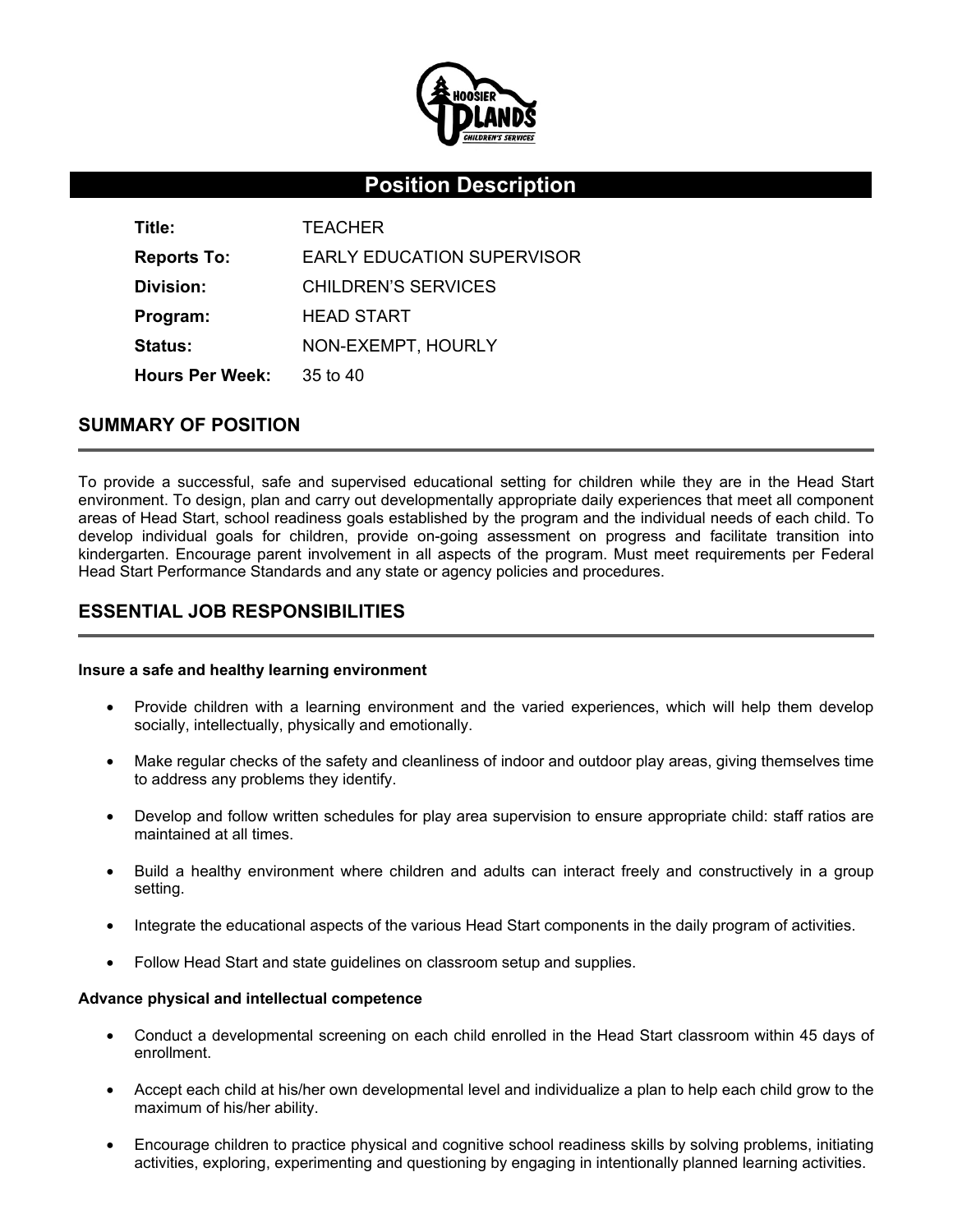• Provide a large portion of the program day where children are free to choose what they play with and use questioning, predicting and analyzing questions as appropriate to help the children problem solve. Have staff and materials available and accessible to the children.

## **Support social and emotional development and provide guidance**

- Provide children with an environment of acceptance that will help each child build ethnic pride, develop a positive self-concept, enhance his/her individual strengths and develop positive social relationships to support school readiness.
- Use Minds in Motion maze,  $2^{nd}$  Step Curriculum, and Challenging Behavior Policy.
- Supervise or arrange for proper supervision of children while in the classroom and while on the playground.
- Participate in all indoor and outdoor physical activities with the children.
- Utilize playground time as a learning experience and as a continuation of the classroom theme.
- Help each child find acceptable social behavior for out-of-control emotions and moods by using  $2^{nd}$  Step rules consistently.

## **Establish positive and productive relationships with children and families**

- Help each child's parent(s) or guardian(s) realize that their child is unique and special with their own strengths and weaknesses.
- Model positive self-esteem building behaviors when working with children.
- Adhere to the guidelines outlined in the Classroom Assessment Scoring System (CLASS) to insure high quality teacher-child interactions.
- Establish a good rapport with families by making home visits, having parent/teacher conferences and by helping parents interpret their child's developmental screenings.
- Encourage parent engagement in program activities, planning, classroom volunteering, assisting on field trips, in-home activities, parent meetings, trainings, workshops, and parent and child together time.
- Model manners, health, hygiene, speech and safety.
- Continue orientation of volunteers in the classroom / education procedures. Assist in the volunteer evaluation.
- Encourage parents and families to develop warm relationships that nurture their child's learning and development.
- Encourage parents and families to become lifelong educators by observing, guiding, promoting and participating in the everyday learning of their children at home, school and in their communities.
- Encourage parents and families to support and advocate for their child's learning and development as they transition to new learning environments, including EHS to HS, EHS/HS to other early learning environments, and HS to kindergarten through elementary school.

### **Insure a well-run, purposeful program responsive to the participants needs**

- Provide a balanced program of staff-directed and child-directed activities.
- Maintain screening, anecdotal notes, and assessments in organized files on each child.
- Take part in family case conferences and challenging behavior conferences.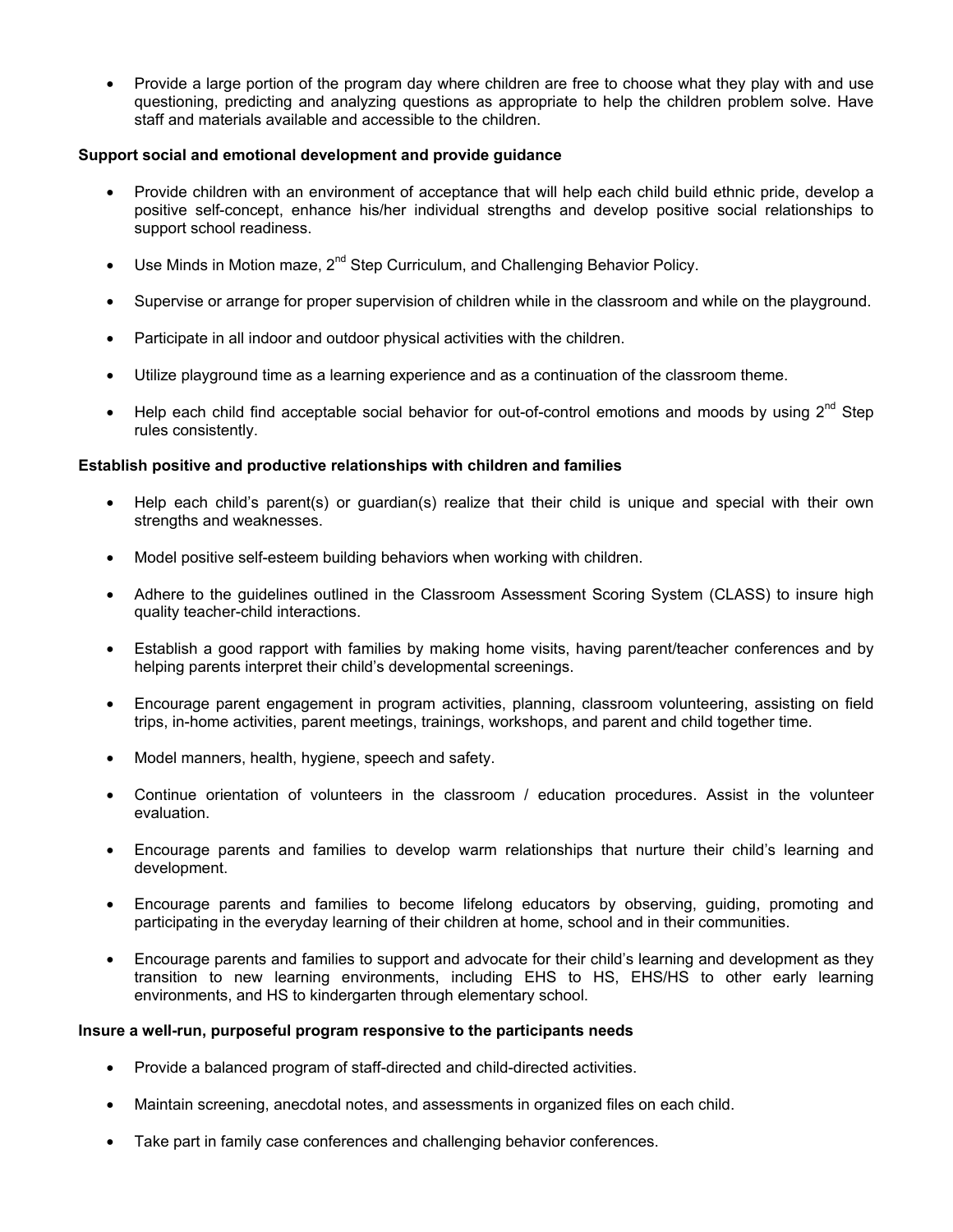- Report all suspected cases of child abuse or neglect, as required by law, in accordance with agency policies and procedures. Submit documentation to the early education supervisor.
- Participate in staff meetings, family meetings, training and any other assigned meetings.
- Maintain daily attendance records and documentation of excused absences. Contact the family case manager concerning a child's absence of three consecutive days or any child with an irregular attendance pattern.
- Contribute to the agency's full compliance with the Head Start Performance Standards and all written component plans. Help implement all objectives and policies.
- Maintain daily health, safety and playground checklists. Give documentation to the early education supervisor.
- Assist with the recruitment of eligible children for the Head Start and Early Head Start programs.
- Assist with gathering and accurately documenting in-kind.
- Perform additional duties as deemed necessary by the Director of Children's Services or designee.

### **Maintain a commitment to professionalism**

- Maintain confidentiality at all times.
- Participate in pre-service and in-service trainings, workshops, seminars and conferences to up-date professional growth and development.
- Attend CLASS overview training conducted annually by the ECE Specialist or Early Education Supervisor as required.
- Meet monthly with the early education supervisor to share information, problems and concerns as well as discussing professional development opportunities and implementation.
- Participate in reflective self-evaluation each month.
- Create and adhere to career and position goals

# **MINIMUM REQUIREMENTS**

- Bachelor's Degree in Early Childhood Education (Pre K) or a Bachelor's Degree or higher that includes coursework equivalent to a major in Early Childhood Education is preferred. A minimum of an Associate's Degree in Early Childhood Education is required. Transcripts are required to validate educational requirements.
- Pre-school (ages 3-5) classroom teaching experience is desired. Experience should include the ability to adapt curriculum to meet the needs of all children including at risk, special needs, gifted, and culturally diverse populations.
- Must have a valid Indiana Driver's License and proof of insurance. Must have a reliable personal vehicle available for use in business related travel.
- Must submit to a criminal history background check.
- Must obtain a physical within 30 days of hire and update every two years.